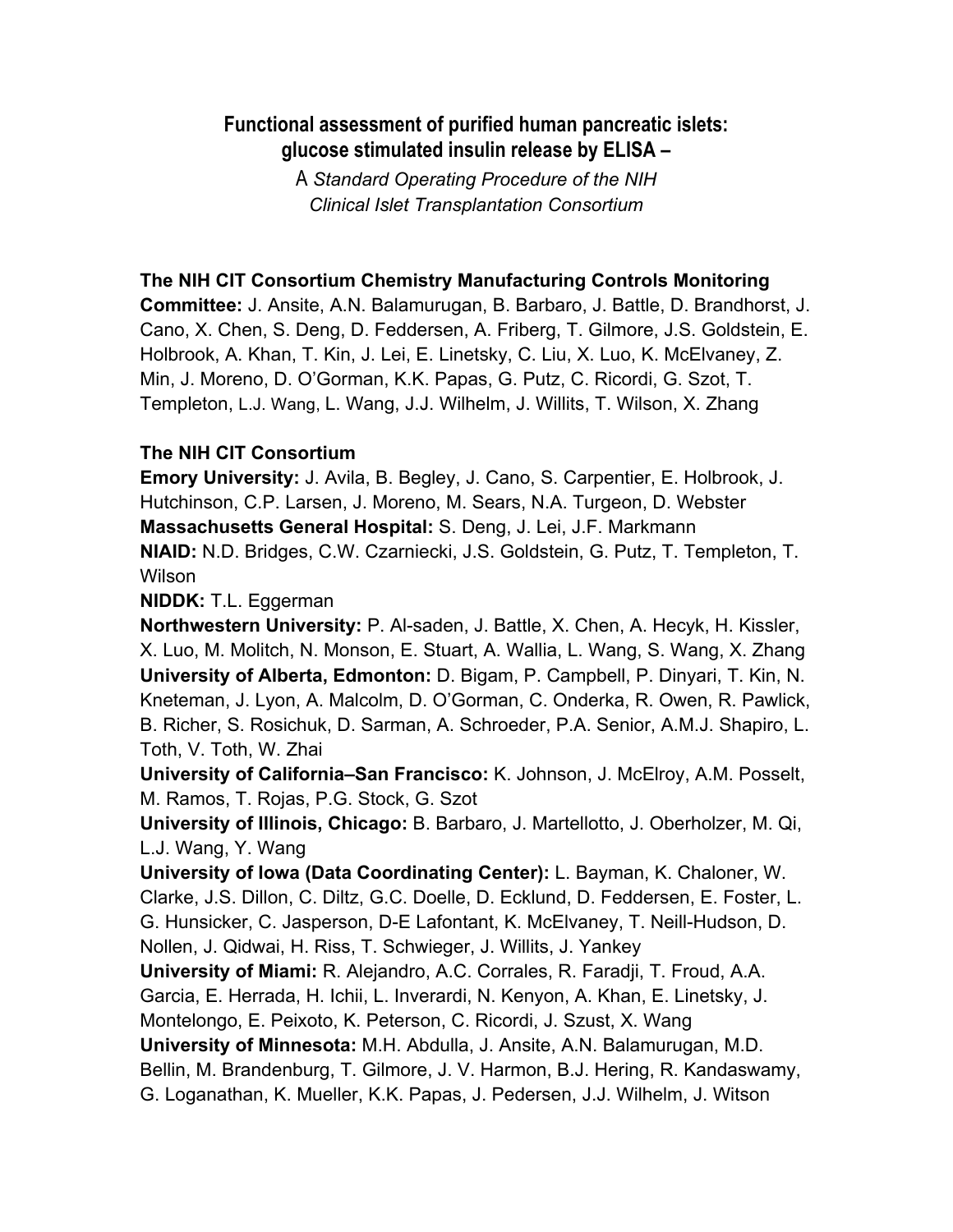**University of Pennsylvania:** C. Dalton-Bakes, H. Fu, M. Kamoun, J. Kearns, Y. Li, C. Liu, E. Luning Prak, Y. Luo, E. Markmann, Z. Min, A. Naji, M. Palanjian, M. Rickels, R. Shlansky-Goldberg, K. Vivek, A.S. Ziaie **University of Wisconsin:** L. Fernandez, D.B. Kaufman, L. Zitur **Uppsala University:** D. Brandhorst, A. Friberg, O. Korsgren

Supported by grants from the National Institute of Allergy and Infectious Diseases and the National Institute for Diabetes and Digestive and Kidney Diseases.

- At Emory University, U01AI089317.
- At Northwestern University, U01AI089316.
- At the University of Alberta, Edmonton: U01AI065191.
- At the University of California, San Francisco, U01DK085531.
- At the University of Illinois, Chicago, 5U01DK070431-10.
- At the University of Iowa, U01DK070431.
- At the University of Miami, U01DK070460.
- At the University of Minnesota, U01AI065193.
- At the University of Pennsylvania, U01DK070430.
- At Uppsala University, U01AI065192.

In addition, the study was supported by the following GCRC and CTSA awards:

- At Emory University: UL1TR000454.
- At Northwestern University: 5UL1RR025741 and 8UL1TR000150.
- At the University of California, San Francisco, UL1TR000004.
- At the University of Illinois, Chicago, UL1TR000050.
- At the University of Miami: 1UL1TR000460.
- At the University of Minnesota: 5M01-RR000400 and UL1TR000114.
- At the University of Pennsylvania: UL1TR000003.

Address correspondence to: Camillo Ricordi MD, Chairman, CIT Steering Committee, ricordi@miami.edu

# **To cite this article**

*Functional assessment of purified human pancreatic islets: glucose stimulated insulin release by ELISA – A Standard Operating Procedure of the NIH Clinical Islet Transplantation Consortium*

CellR4 2014; 2 (2): e900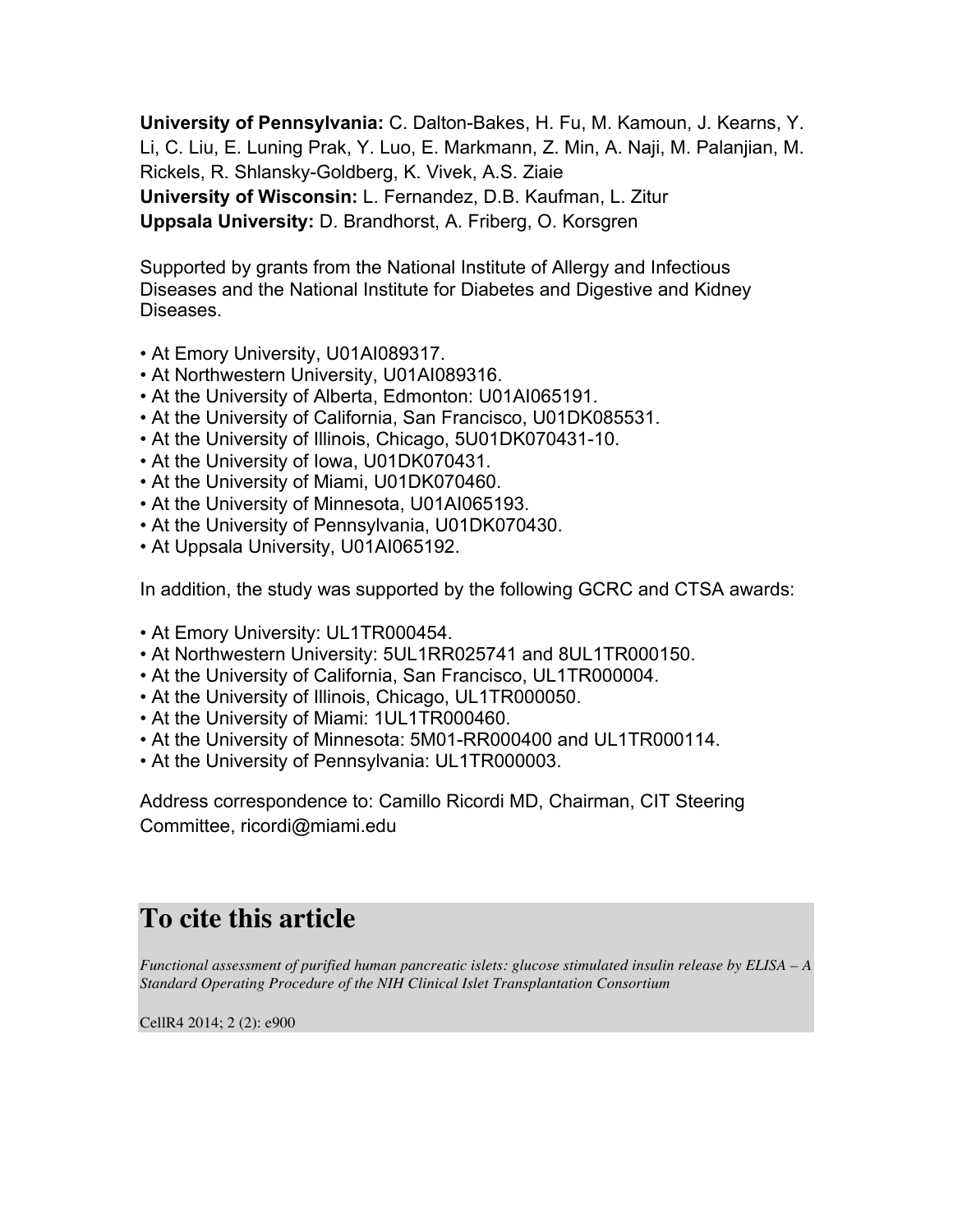| DAIT, NIAID, NIH                                                                                                                                                                                                                                                |                              |                                                                  |                                        |  |              |
|-----------------------------------------------------------------------------------------------------------------------------------------------------------------------------------------------------------------------------------------------------------------|------------------------------|------------------------------------------------------------------|----------------------------------------|--|--------------|
|                                                                                                                                                                                                                                                                 |                              | <b>SOP</b><br><b>APPENDIX</b>                                    |                                        |  |              |
| Document No.<br>3104, A03                                                                                                                                                                                                                                       | <b>Revision Number</b><br>03 | <b>Effective Date</b><br><b>25 October 2010</b>                  | <b>Supersedes Date</b><br>08 June 2010 |  | Page 1 of 11 |
| <b>Document Title:</b>                                                                                                                                                                                                                                          |                              |                                                                  |                                        |  |              |
|                                                                                                                                                                                                                                                                 |                              | PURIFIED HUMAN PANCREATIC ISLETS,                                |                                        |  |              |
|                                                                                                                                                                                                                                                                 |                              | <b>GLUCOSE STIMULATED INSULIN RELEASE DETERMINATION BY ELISA</b> |                                        |  |              |
| insulin released after glucose stimulation by the Purified Human Pancreatic Islets product<br>manufactured for use in the CIT trials.<br><b>RESPONSIBILITY:</b><br>It is the responsibility of the Islet Cell Processing Principal Investigator or designee to: |                              |                                                                  |                                        |  |              |
|                                                                                                                                                                                                                                                                 | $\bullet$                    | establish a site-specific SOP based on this document,            |                                        |  |              |
| train the site personnel in the execution of the site-specific procedure,<br>٠                                                                                                                                                                                  |                              |                                                                  |                                        |  |              |
| validate the site-specific procedure,<br>$\bullet$                                                                                                                                                                                                              |                              |                                                                  |                                        |  |              |
| assure that the site-specific procedure is executed, and                                                                                                                                                                                                        |                              |                                                                  |                                        |  |              |
| maintain records of the execution of the site-specific procedure.                                                                                                                                                                                               |                              |                                                                  |                                        |  |              |
|                                                                                                                                                                                                                                                                 |                              |                                                                  |                                        |  |              |

**SCOPE:** This SOP applies to all trained personnel participating in the CIT consortium manufacturing the Purified Human Pancreatic Islets product for use in DAIT-sponsored clinical studies.

### **I. INTRODUCTION**

After overnight culture at  $37^{\circ}$ C (12 – 24 hrs), human islets are incubated with media containing a relatively low concentration of glucose (2.8 mM) and a sample of the supernatant is taken. Then the same islets are incubated with media containing a higher glucose concentration (28 mM) and a sample of the supernatant is taken. The amount of insulin present in both the supernatant samples is measured using a commercially available Human Insulin ELISA kit. The stimulation index is calculated by dividing insulin concentration of the supernatant from the 28 mM glucose incubation by the insulin concentration of the supernatant from the 2.8 mM glucose incubation.

#### **II. DEFINITION**

.

**Stimulation Index:** A measure of the ability of the Purified Human Pancreatic Islets product to produce insulin when stimulated by an increase in the concentration of glucose.

Stimulation Index (SI) = Insulin concentration after high glucose concentration stimulation Insulin concentration after low glucose concentration stimulation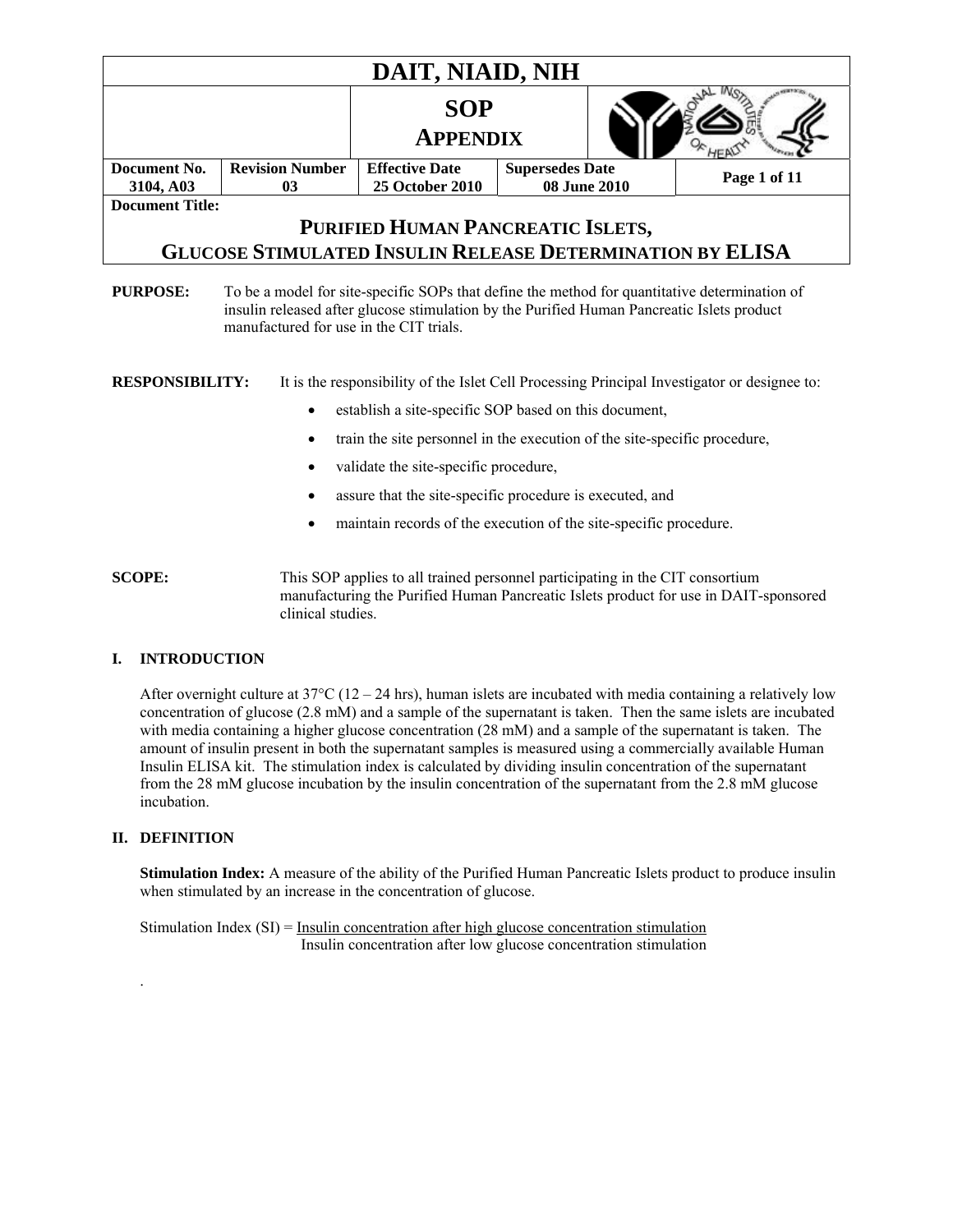| Document No. | Revision Number | <b>Effective Date</b>  | <b>Supersedes Date</b> |              |
|--------------|-----------------|------------------------|------------------------|--------------|
| 3104. A03    | 03              | <b>25 October 2010</b> | <b>08 June 2010</b>    | Page 2 of 11 |
| ---          |                 |                        |                        |              |

**Document Title:** 

# **PURIFIED HUMAN PANCREATIC ISLETS, GLUCOSE STIMULATED INSULIN RELEASE DETERMINATION BY ELISA**

### **III. EQUIPMENT AND MATERIALS**

### A. Equipment

Glucose Stimulation

- Biological Safety Cabinet
- $\bullet$  37°C 5% CO<sub>2</sub> Incubator
- Analytical Balance
- Sterile micropipettes (10-100  $\mu$ L, 20-200  $\mu$ L, and 100-1000  $\mu$ L ranges)
- Wide mouth pipette tip and extender (Fisher, Cat  $\#$  02-707-134 and 02-681-183 autoclave before using).
- Pipette Aid automatic pipettor or equivalent
- Sterile individual wrapped transfer pipettes (Samco Scientific Cat # 204-1S)
- pH Meter
- Microscope
- Sterile gauze sponges (Tyco Healthcare Group Cat  $\#2187$ )
- Sterile forceps

### Insulin Assay

- Microplate strip washer, automated or manual system
- Microplate absorbance reader with attached computer and printer
- Microtiter Plate Rotator
- Vortex
- $\bullet$  Micropipettors in 20-200  $\mu$ , and 200-1000  $\mu$ . Transfer (repeating or multichannel optional)
- B. Supplies and Materials

### Glucose Stimulation

- $\bullet$  0.2 µm bottle top filter (250 mL, 500 mL or 1 liter)
- Syringe filter unit (Millipore Cat # SLGP033RB)
- Conical tubes, 50 mL, sterile
- Conical tubes, 15 mL, sterile
- $\bullet$  2 ml cryovials
- Graduated cylinder
- Petri dishes, 100 mm
- 1 mL, 5 mL, 10 mL, & 25 mL pipettes
- 24 well non-tissue culture treated multi-well plate
- Millicell Cell Culture Plate Inserts, 12 mm (Millipore, PIXP01250)
- Stir bar
- Weighing paper
- 6 mL polypropylene tubes, 12 x 75 mm
- 1-200  $\mu$ L pipette tips
- Parafilm
- Microcentrifuge tubes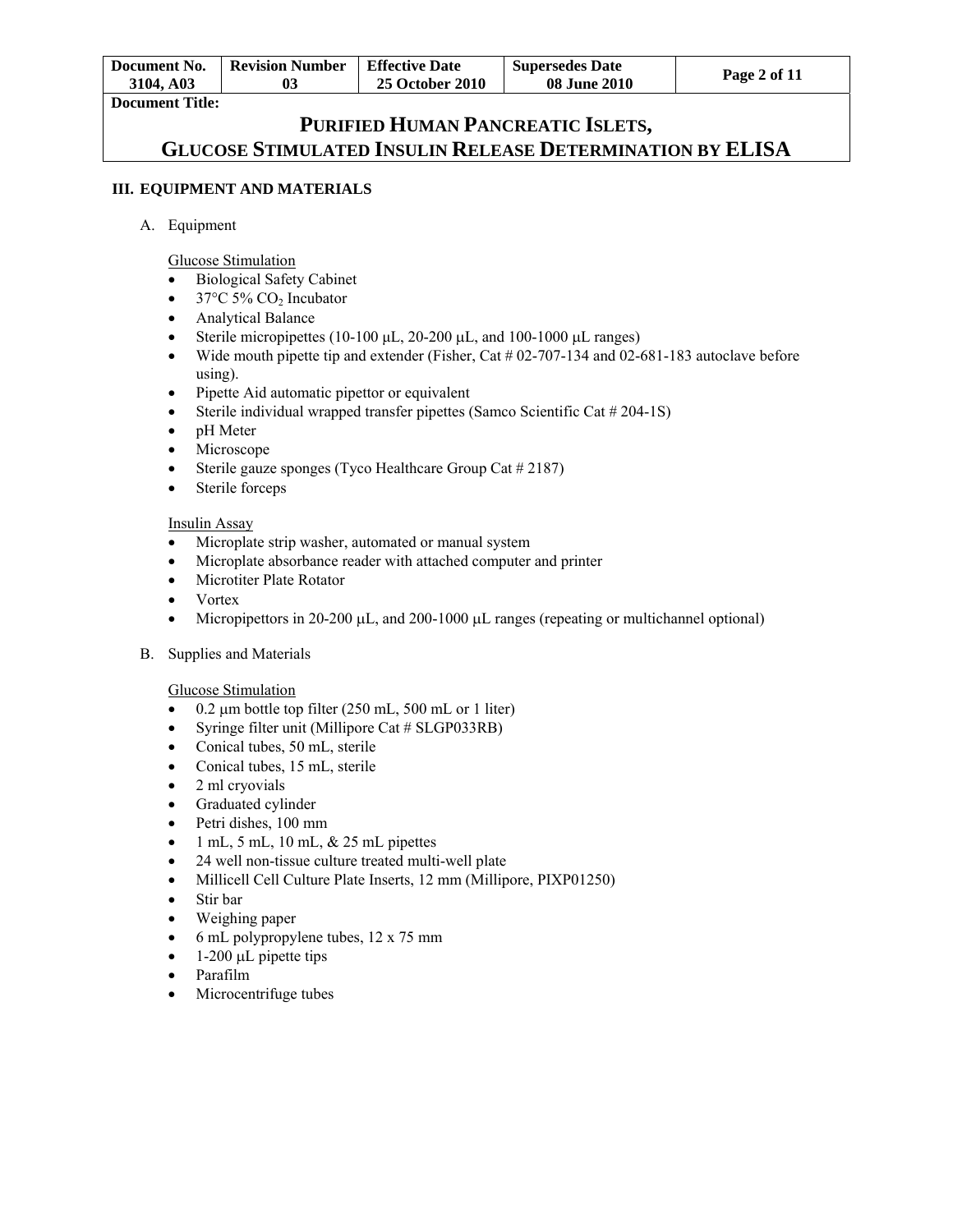| Document No.           | <b>Revision Number</b> | Effective Date         | <b>Supersedes Date</b> | Page 3 of 11 |
|------------------------|------------------------|------------------------|------------------------|--------------|
| 3104. A03              | 0 <sup>3</sup>         | <b>25 October 2010</b> | <b>08 June 2010</b>    |              |
| <b>Document Title:</b> |                        |                        |                        |              |

C. Reagents and Media

Glucose Stimulation

- HEPES powder (EMD Chemicals Cat # 5320, FW 238.3 or equivalent)
- NaCl (J T Baker Cat  $\#$  405801, FW 58.44 or equivalent)
- NaHCO<sub>3</sub> (Fisher Biotech Cat # BP328-1, FW 84.01 or equivalent)
- KCl (Mallinckrodt Cat  $\#$  6845, FW 74.55 or equivalent)
- MgCl<sub>2</sub> 6 H<sub>2</sub>O (Sigma Cat # M2670, FW 203.3 or equivalent)
- CaCl<sub>2</sub>  $\cdot$  2 H<sub>2</sub>O (Sigma Cat # C3881, FW 147 or equivalent)
- Bovine Serum albumin (BSA, Sigma Cat  $#$  A2153 or equivalent)
- Deionized water
- $-D-(+)$ -Glucose, (dextrose) (Sigma Cat. #7021 or equivalent))
- Hydrochloric acid, HCl, 1N solution, Fisher Scientific or equivalent
- Sodium hydroxide, NaOH, 1N solution, Fisher Scientific or equivalent

#### Insulin Assay

- Mercodia, Insulin ELISA, CAT.  $\#10-1113-01$  and  $\#10-1113-10$
- Mercodia Diabetes sample buffer for sample dilution , Cat. # 10-1195-10
- Mercodia, Diabetes-antigen Control (Low, High)/ Human, Unassayed, CAT #10-1134-01

#### D. Attachments

- 1. Attachment I, Microtiter Plate Layout
- 2. Attachment II, Static Incubation & Insulin Release Worksheet
- 3. Attachment III, Solution Preparations

### **IV. ISLET SAMPLE PREPARATION**

This test is performed on a sample of islets taken before culture (purest fraction), and from the final Purified Human Pancreatic Islets product (Bag #1).

- A. Pre-culture islet sample
	- 1. On the day of islet isolation, remove 400 IEQ (calculate using islet count per volume) from the purest layer using sterile technique.
	- 2. Prepare CIT Culture Media as described in the Production Batch Record and DAIT SOP 3106.
	- 3. Place islets in a 100 mm Petri dish, add 15 mL of CIT Culture Media, label and cover.
	- 4. Place the dish in a  $37^{\circ}$ C,  $5\%$  CO<sub>2</sub> incubator.
	- 5. Culture islets for 12-24 hours.
	- 6. Test islets according to Section VI of this SOP, below.
- B. The samples collected from the Post-culture High Purity Purified Human Pancreatic Islets product require no further culture. Test according to Section VI, below.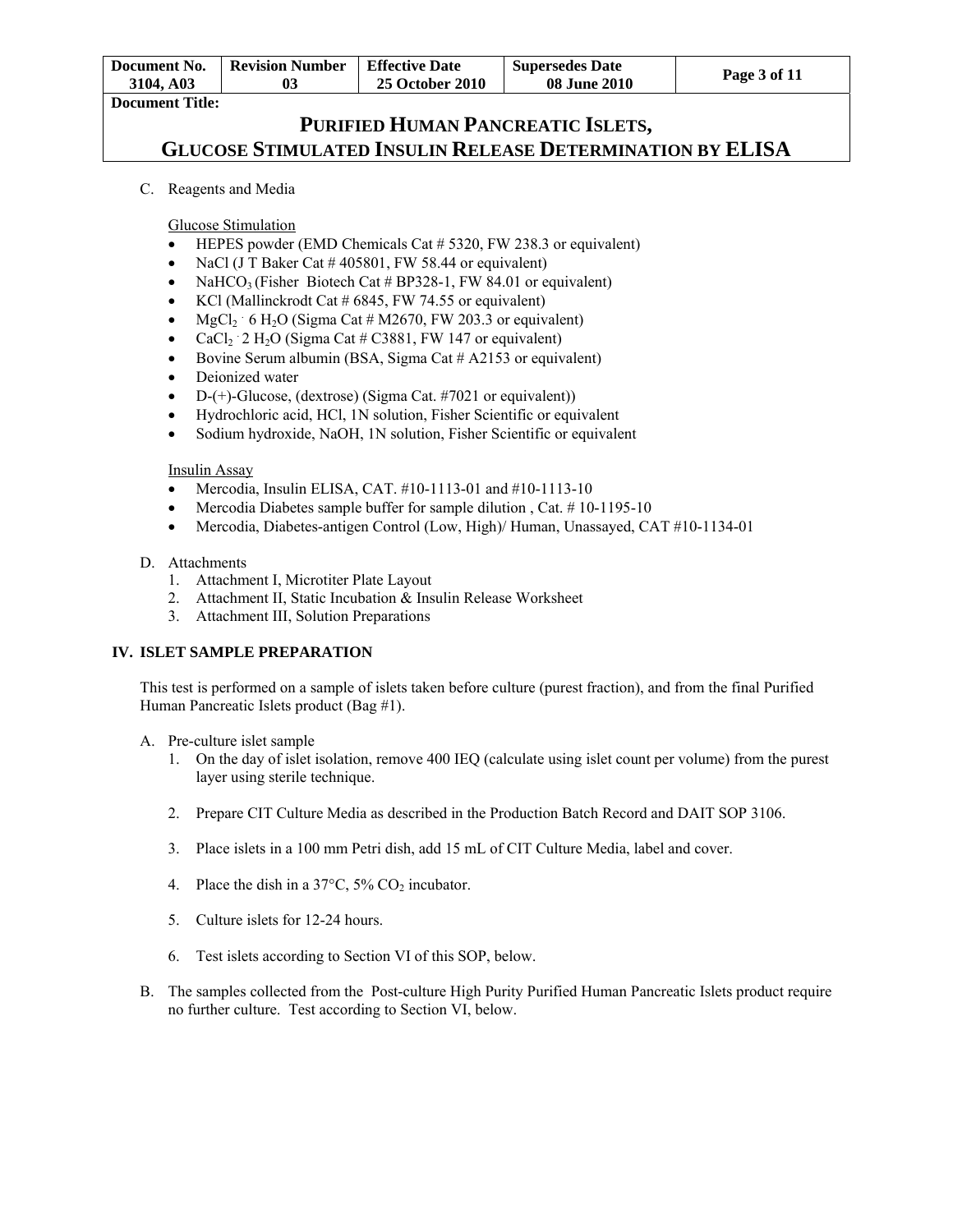| Document No.           | <b>Revision Number</b> | <b>Effective Date</b>  | <b>Supersedes Date</b> | Page 4 of 11 |
|------------------------|------------------------|------------------------|------------------------|--------------|
| 3104, A03              | 03                     | <b>25 October 2010</b> | <b>08 June 2010</b>    |              |
| <b>Document Title:</b> |                        |                        |                        |              |

### **V. GLUCOSE STIMULATION REAGENT PREPARATION**

#### A. Stock Solutions

- 1. Krebs Buffer Stock Solution
	- Record preparation on Attachment III of this SOP
	- Combine in a 1 liter volumetric flask:
		- o 5.96 g HEPES powder (final concentration 25 mM)
		- o 6.72 g NaCl (final concentration 115 mM)
		- $\degree$  2.02 g NaHCO<sub>3</sub> (final concentration 24 mM)
		- o 0.3728 g KCl (final concentration 5 mM)
		- $\circ$  0.2033 g MgCl<sub>2</sub> 6 H<sub>2</sub>O (final concentration 1 mM)
		- o 1.0 g BSA (final concentration 0.1%)
		- o q.s. to 1 L with deionized water and mix until dissolved.
	- Add 0.3675 g CaCl<sub>2</sub> 2 H<sub>2</sub>O (final concentration 2.5 mM) and stir the solution (the CaCl<sub>2</sub> 2 H<sub>2</sub>O may not completely dissolve until the solution pH is adjusted).
	- Check the pH of the solution and adjust to 7.3 to 7.5 using either 1 N NaOH or 1 N HCl, if necessary.
	- Filter sterilize into a sterile 1 liter bottle using a 0.22 μm bottle top filter.
	- Divide into 19 X 50-mL aliquots in sterile 50 mL tubes. *NOTE: Reserve remaining Krebs Buffer for 280 mM stock glucose below.*
	- Label as: Krebs Buffer Stock Solution P: *Preparation Date*  E: *Expiration* Date (12 weeks after preparation) Tech: *Preparer's Initials*  Store at  $2 - 8$ °C

#### 2. 280 mM Glucose Solution

- Record preparation on Attachment III of this SOP.
- Add 2.5 g of D-(+)-Glucose to 50 mL of Krebs Buffer Stock Solution.
- In a biological safety cabinet, filter sterilize into a sterile 50 mL sterile tube using a 0.22 μm syringe filter.
- Divide into 10 X 5-mL aliquots, using sterile 15 mL tubes.
- Label as: 280 mM Glucose Stock Solution, 5 mL P: *Preparation Date*  E: *Expiration* Date (4 weeks after preparation) Tech: *Preparer's Initials*  Store at  $2 - 8$ °C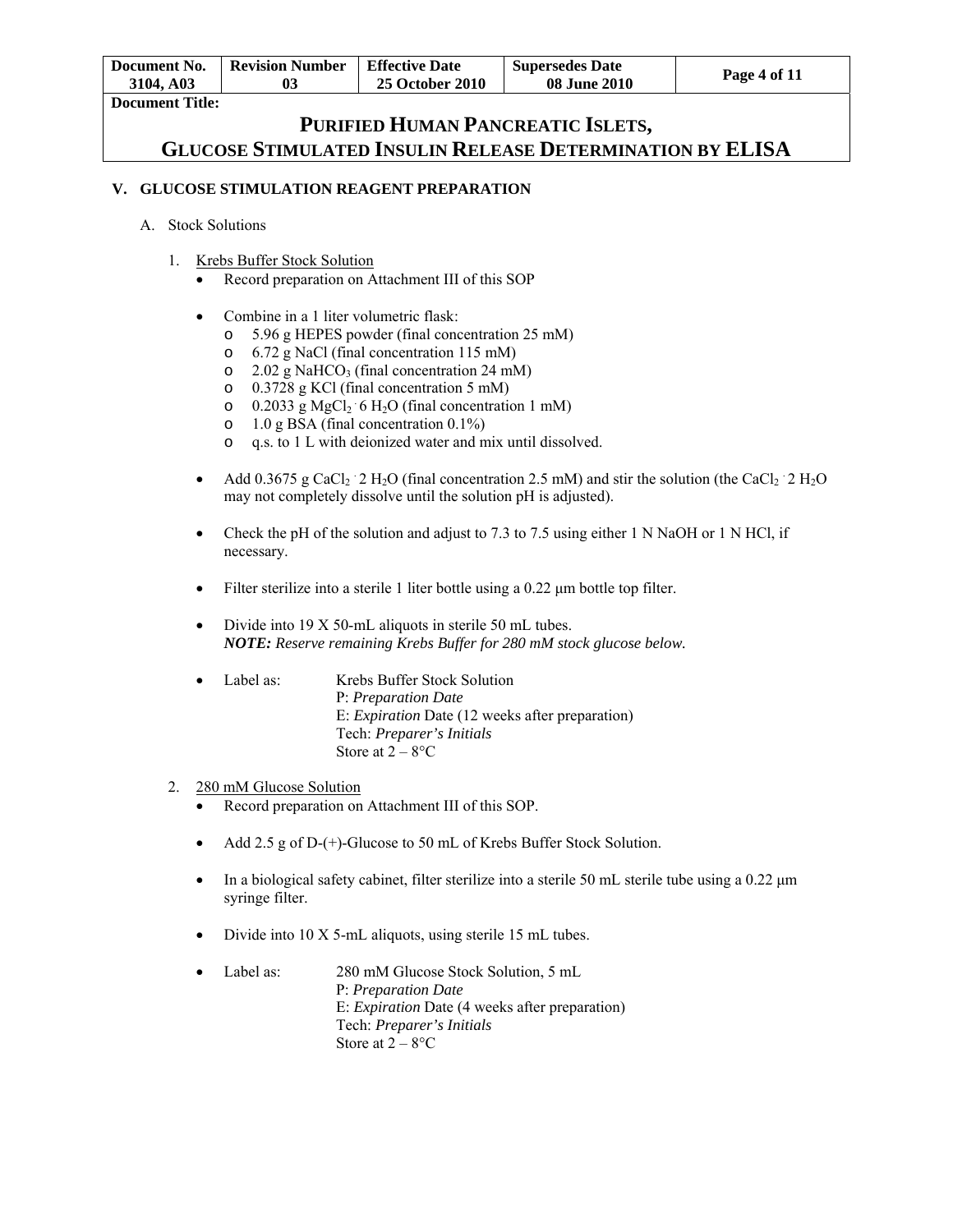| Document No.           | <b>Revision Number</b> | <b>Effective Date</b>  | <b>Supersedes Date</b> | Page 5 of 11 |
|------------------------|------------------------|------------------------|------------------------|--------------|
| 3104, A03              |                        | <b>25 October 2010</b> | <b>08 June 2010</b>    |              |
| <b>Document Title:</b> |                        |                        |                        |              |

- 3. High Glucose (28 mM) Solution:
	- a) In a biological safety cabinet, prepare High Glucose (28 mM) solution by adding 5 mL of 280 mM Glucose stock into 45 mL Krebs Buffer Stock Solution (1:10 dilution) in a 50 mL sterile tube. Prepare as much solution as needed.
	- b) Label as: High Glucose Solution, 28 mM P: *Preparation Date*  E: *Expiration* Date (4 week after preparation) Tech: *Preparer's Initials*  Store at  $2 - 8$ <sup>o</sup>C
- 4. Low Glucose (2.8 mM) Solution:
	- a) In a biological safety cabinet, prepare Low Glucose (2.8 mM) Solution by adding 5 mL of 28 mM High Glucose Solution into 45 mL Krebs Buffer Stock Solution (1:10 dilution) in a 50 mL sterile tube. Prepare as much solution as needed.

| b) Label as: | Low Glucose Solution, 2.8 mM                         |
|--------------|------------------------------------------------------|
|              | P: Preparation Date                                  |
|              | E: <i>Expiration</i> Date (4 week after preparation) |
|              | Tech: <i>Preparer's Initials</i>                     |
|              | Store at $2-8$ <sup>o</sup> C                        |

### **VI. GLUCOSE STIMULATION**

*NOTE:* Make sure to perform all procedures below in a biological safety cabinet and use sterile techniques.

- A. Plate Preparation
	- 1. Label a 24-well plate with sample ID and date.
	- 2. Add 1.0 mL 2.8 mM Low Glucose Solution per well to wells A1, A2, A3.
	- 3. Add 1.0 mL of 2.8 mM Low Glucose Solution per well to wells B1, B2, B3.
	- 4. Add 1.3 mL of 2.8 mM Low Glucose Solution per well to wells C1, C2 and C3.
	- 5. Add 1.3 mL 28 mM High Glucose Solution per well to wells D1, D2 and D3.
	- 6. Using forceps, place one Millicell Cell Culture Plate Insert (insert) into well A4, A5 and A6.
	- 7. Cover plate with lid and incubate the plate to  $37^{\circ}$ C in  $5\%$  CO<sub>2</sub> incubator for 1 hour (to equilibrate pH and temperature of media).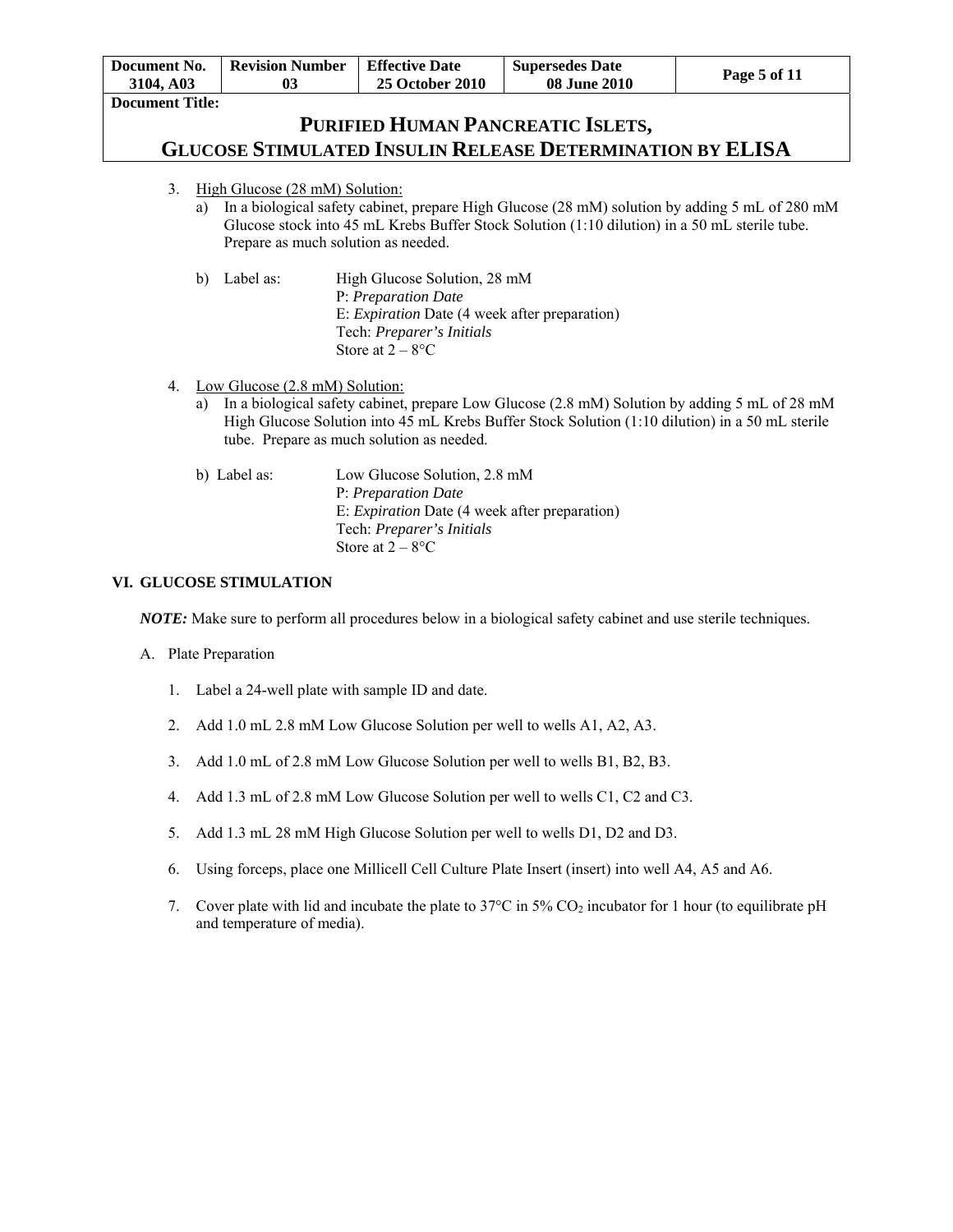| Document No.<br>3104. A03 | Revision Number | <b>Effective Date</b><br><b>25 October 2010</b> | <b>Supersedes Date</b><br><b>08 June 2010</b> | Page 6 of 11 |
|---------------------------|-----------------|-------------------------------------------------|-----------------------------------------------|--------------|
| <b>Document Title:</b>    |                 |                                                 |                                               |              |

### B. Preparation of islets

- 1. Remove the Petri dish containing islets from the incubator.
- 2. Label two 15 mL sterile tubes with 1 and 2, respectively.
- 3. Transfer islets and culture media from the Petri dish to tube 1 using a 10 mL pipette.
- 4. Wait until islets are settled. Use a sterile 200 µL wide mouth pipette to transfer islet suspension from tube 1 to tube 2. Depending on the number of IEQ in Petri dish, the calculation of islet suspension will be as follows:

If there are 400 IEQ in tube 1, make two 200 µL transfer from tube 1 to tube 2. If there are 300 IEQ in tube 1, make one 200 µL and one 100 µL transfers from tube 1 to tube 2. Make sure to pick islet pellet up first and then culture media. The final IEQ concentration in tube 2 should be always 100 IEQ/100 µL.

- C. Basal Equilibration (Row B)
	- 1. Gently mix islet suspension well in tube 2.
	- 2. Slowly pipette 100 µL of well-mixed islet suspension into each insert in well A4, A5 and A6.
	- 3. Close the lid on the plate. Check islets under microscope to make sure there is reasonable number of islets per insert. Otherwise repeat islet transfer.
	- 3. Place insert on sterile gauze to drain culture media out completely. Transfer inserts with islets to the wells A1, A2, and A3 to rinse islets in order to remove remaining culture media as much as possible.
	- 4. Immediately lift each insert and drain liquid back into corresponding well. Blot the insert on sterile gauze to drain out liquid completely. Transfer inserts with islets to the well B1, B2, B3.
	- 4. Replace the lid on the plate and incubate for 1 hour at  $37^{\circ}$ C in  $5\%$  CO<sub>2</sub>.<br>5. Remove the plate from incubator.
	- Remove the plate from incubator.
- D. Low Glucose Stimulation (Row C)
	- 1. Transfer the inserts from row B to corresponding wells in row C (C1, C2, C3) as described below: a) Slowly, lift the insert up from its corresponding well, using forceps.
		- b) Allow liquid to drain from each insert back into the well by "wicking" the liquid from the mesh bottom of the insert against the side of the well.
		- c) When the insert looks well-drained, blot the bottom of the insert on sterile gauze before gently setting the insert in the corresponding well in row C.
	- 2. ZERO TIME SAMPLE
		- a) Allow the level of liquid to equilibrate between inside and outside of each insert (now in its corresponding well).
		- b) Lift each insert and drain the liquid back into its corresponding well. Do not blot the insert on sterile gauze.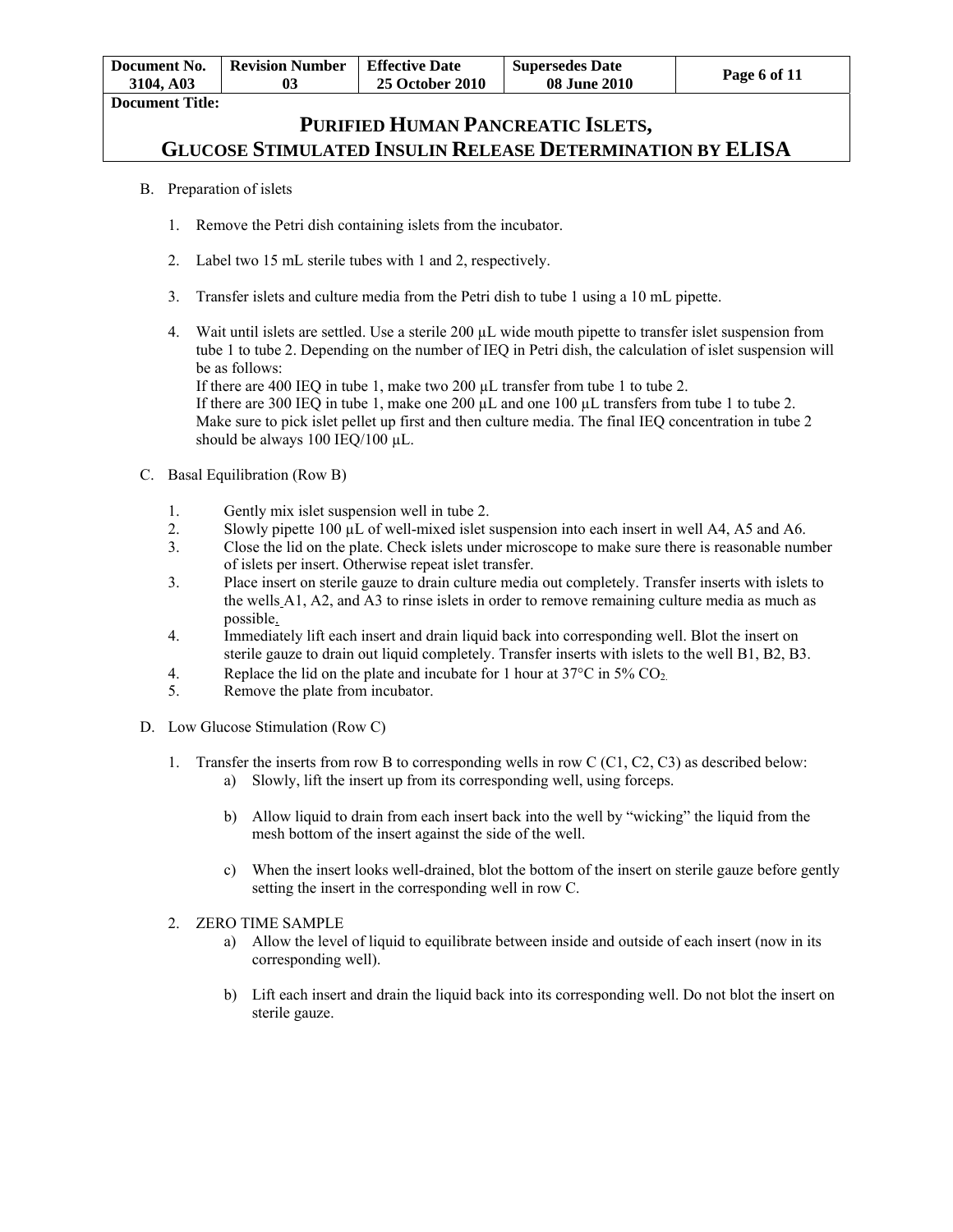| Document No.<br>3104. A03 | <b>Revision Number</b> | <b>Effective Date</b><br><b>25 October 2010</b> | <b>Supersedes Date</b><br><b>08 June 2010</b> | Page 7 of 11 |
|---------------------------|------------------------|-------------------------------------------------|-----------------------------------------------|--------------|
| Document Title:           |                        |                                                 |                                               |              |

- d) Remove 300  $\mu$ L of solution from each well (from the well, not the insert). Transfer solution to corresponding microcentrifuge tubes labeled "Zero time – Low Glucose", C1, C2, or C3, Lot#, Date, Tech.
- c) As soon as the sample is collected, immediately replace the insert in its corresponding well. Repeat this for each of the inserts in row C.
- 3. Replace the lid on the plate and incubate for 1 hour at  $37^{\circ}$ C in  $5\%$  CO<sub>2</sub>.
- 4. Remove the plate from incubator.
- 5. Remove inserts from row C wells. Drain the liquid back to well completely. You may use a sterile transfer pipette (one per insert) to collect remaining liquid at the bottom of the insert. Blot the bottom of the insert on sterile gauze. Transfer each into the corresponding well in row D., Collect all solution from each well in row C to corresponding microcentrifuge tubes labeled "Low Glucose", C1, C2, or C3, Lot#, Date, Tech.
- E. High Glucose Stimulation (Row D)
	- 1. ZERO TIME SAMPLES. Collect as described in Section D.2, above. Transfer samples to microcentrifuge tubes labeled as "Zero time – High Glucose", D1, D2, or D3, Lot#, Date, Tech.
	- 2. Replace the lid on the plate and incubate for 1 hour at  $37^{\circ}$ C in  $5\%$  CO<sub>2</sub>.
	- 3. Remove the plate from the incubator. Remove inserts from their corresponding wells, thoroughly draining all liquid back into wells as described in step 5 of section D..
	- 4. Transfer inserts to empty wells to save for other assays, if desired.
	- 5. Immediately transfer all solution from each well to corresponding microcentrifuge tubes labeled "High Glucose", D1, D2, or D3, Lot#, Date, Tech.

#### F. Sample Storage

1. Samples must be transferred to an appropriate storage temperature as soon as the samples are collected.

### *NOTE: For the purposes of this assay, samples should be stored at 4-8ºC if assayed within 24 hours, or at -20ºC if assayed within two weeks.*

2. According to Mercodia (kit manufacturer), serum samples stored at 4-8ºC must be assayed within 24 hours, while samples stored at stable -20ºC can be assayed within 3 months. *NOTE: Stability of insulin in glucose solutions used in this SOP has not been established.* 

### **VII. PREPARATION OF HUMAN INSULIN ELISA SOLUTIONS**

- A. The following reagents come in the Human Insulin ELISA kit, ready for use:
	- Insulin Standards (S0-S5)
	- Microplate strips coated with murine anti-insulin
	- Substrate TMB Colorless Solution (light sensitive)
	- Stop Solution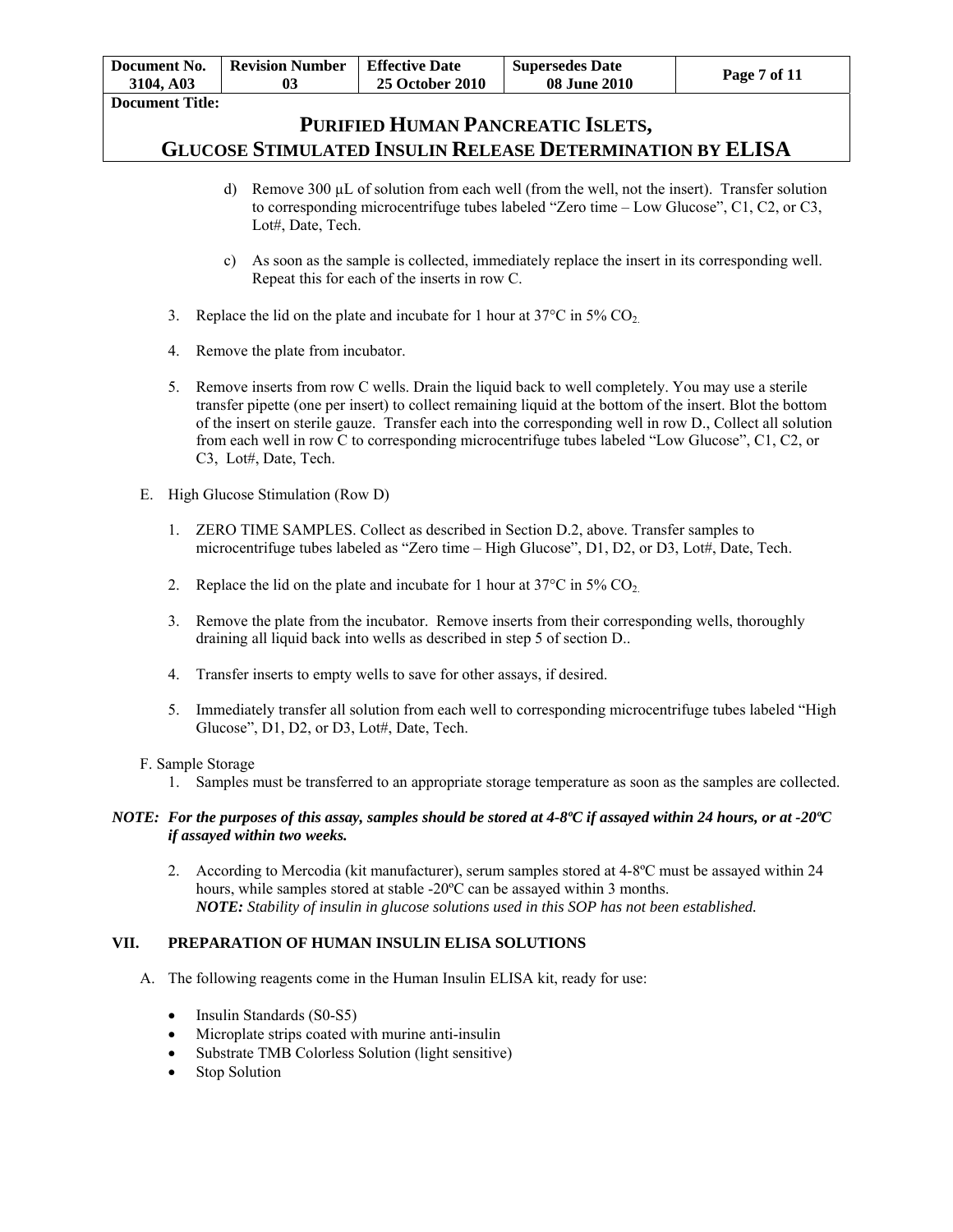| Document No.<br>3104, A03 | <b>Revision Number</b> | <b>Effective Date</b><br><b>25 October 2010</b> | <b>Supersedes Date</b><br><b>08 June 2010</b> | Page 8 of 11 |
|---------------------------|------------------------|-------------------------------------------------|-----------------------------------------------|--------------|
| <b>Document Title:</b>    |                        |                                                 |                                               |              |

- B. Prepare Wash Solution by adding 800 mL of deionized water and 40 mL of Wash Buffer 21x to a clean 1 L bottle. Mix the solution well and label the bottle:
	- Record preparation on Attachment III of this SOP.
	- Label the bottle: Wash Solution

P: *Preparation Date*  E: *Expiration* Date (4 weeks after preparation) Lot #: *(manufacturer's lot #)*  Tech: *Preparer's Initials*  Store at  $2 - 8$ °C

- C. Prepare Anti-insulin Conjugate Solution immediately prior to use.
	- Record preparation on Attachment III of this SOP.
	- For each microstrip used, mix 100  $\mu$ L of Enzyme Conjugate 11 X with 1 mL of Enzyme Conjugate Buffer.
		- Examples:

| # of<br><b>Strips</b> | <b>Enzyme</b><br>Conjugate<br>11X | <b>Enzyme</b><br>Conjugate<br><b>Buffer</b> |
|-----------------------|-----------------------------------|---------------------------------------------|
|                       | $100 \mu L$                       | $1 \text{ mL}$                              |
|                       | $600 \mu L$                       | 6 mL                                        |
| 12                    | $1.2 \text{ mL}$                  | $12 \text{ mL}$                             |

Label the bottle: Anti-insulin Conjugate Solution

P: *Preparation Date* E: *Expiration Date (1 day after preparation)*  Lot #: *(manufacturer's kit lot#)*  Tech: *Preparer's Initials*  Store at  $2 - 8$ °C

- D. Preparation of Controls
	- 1. Remove the Diabetes Ag Control vials from the refrigerator and allow them to equilibrate to room temperature for 5 minutes.
		- Record preparation on Attachment III of this SOP.
		- Reconstitute controls as follows:
			- o Add 500 µL of deionized water to each vial.
			- o Replace cap and let sit for 5 minutes.
			- o Mix vial to dissolve contents by swirling gently. Avoid producing bubbles.
	- 2. Aliquot 95 µL of "Low Control" into 5 1-mL microcentrifuge tubes.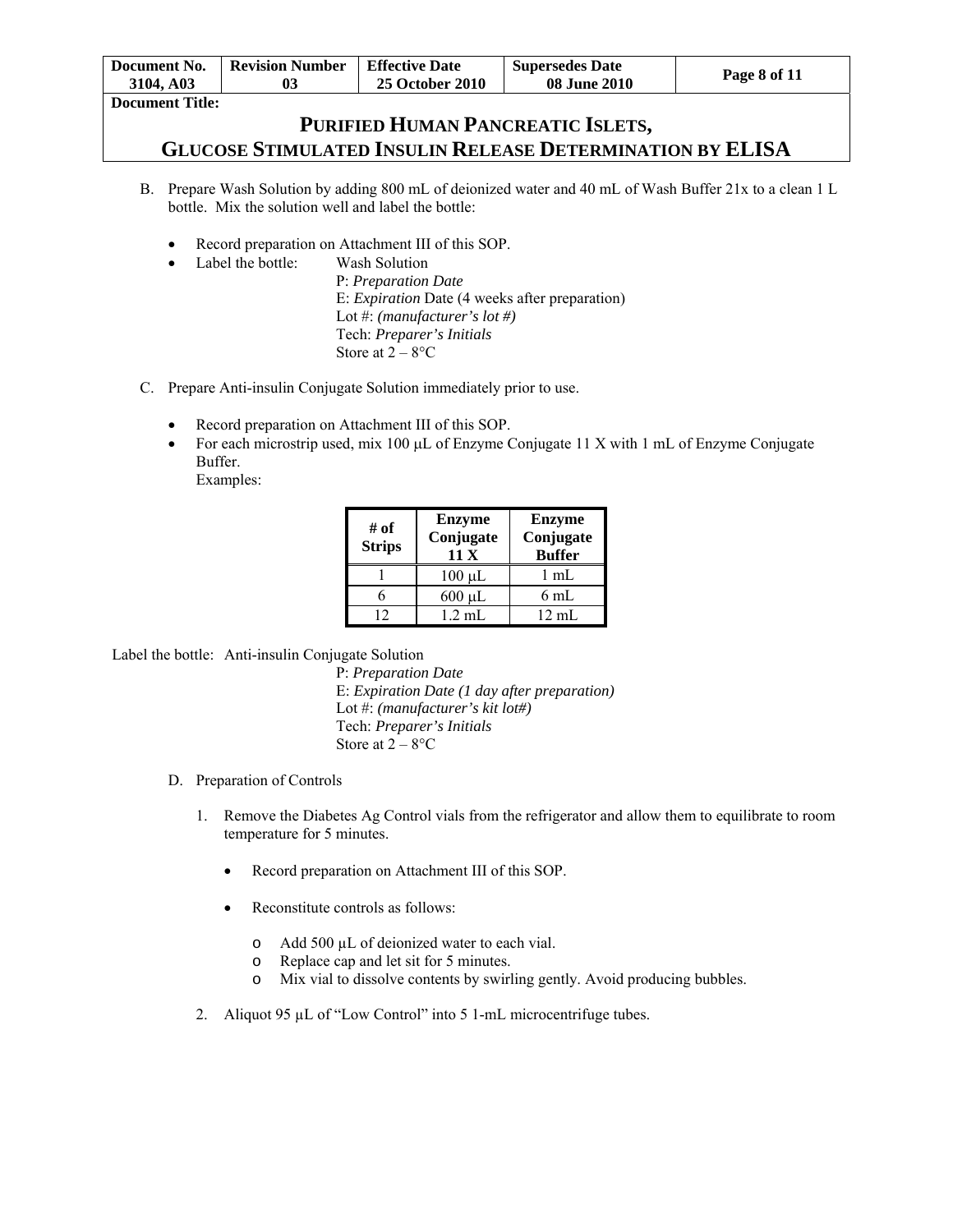| Document No.                        |                                                                                                       | <b>Revision Number</b> | <b>Effective Date</b><br><b>Supersedes Date</b><br>Page 9 of 11                                                                                         |                                                                                                                                                                                                                                                                                     |  |  |  |
|-------------------------------------|-------------------------------------------------------------------------------------------------------|------------------------|---------------------------------------------------------------------------------------------------------------------------------------------------------|-------------------------------------------------------------------------------------------------------------------------------------------------------------------------------------------------------------------------------------------------------------------------------------|--|--|--|
| 3104, A03<br><b>Document Title:</b> |                                                                                                       | 03                     | 25 October 2010                                                                                                                                         | 08 June 2010                                                                                                                                                                                                                                                                        |  |  |  |
|                                     |                                                                                                       |                        |                                                                                                                                                         |                                                                                                                                                                                                                                                                                     |  |  |  |
|                                     | PURIFIED HUMAN PANCREATIC ISLETS,<br><b>GLUCOSE STIMULATED INSULIN RELEASE DETERMINATION BY ELISA</b> |                        |                                                                                                                                                         |                                                                                                                                                                                                                                                                                     |  |  |  |
|                                     |                                                                                                       |                        |                                                                                                                                                         |                                                                                                                                                                                                                                                                                     |  |  |  |
| 3.                                  |                                                                                                       | Label as:              | Insulin Low Control, 95 µL"<br>Lot #: (manufacturer's lot #)<br>P: Date of preparation<br>Tech: Preparer's Initials<br>Store at $\leq$ -20 $^{\circ}$ C | E: Date of expiration (3 months after preparation)                                                                                                                                                                                                                                  |  |  |  |
| 4.                                  |                                                                                                       |                        |                                                                                                                                                         | Aliquot 95 µL of "High Control" into 5 1-mL microcentrifuge tubes.                                                                                                                                                                                                                  |  |  |  |
| 5.                                  |                                                                                                       | Label as:              | Insulin High Control, 95 µL<br>Lot #: (manufacturer's lot #)<br>P: Date of preparation<br>Tech: Preparer's Initials<br>Store at $\leq$ -20 $^{\circ}$ C | E: Date of expiration (3 months after preparation)                                                                                                                                                                                                                                  |  |  |  |
| 6.                                  |                                                                                                       |                        | Establishment of acceptable ranges for a new lot of controls                                                                                            |                                                                                                                                                                                                                                                                                     |  |  |  |
|                                     |                                                                                                       |                        |                                                                                                                                                         | The manufacturing site's established procedure, or the following process, may be used.                                                                                                                                                                                              |  |  |  |
|                                     | a)                                                                                                    |                        | current lots of controls expire or are consumed.                                                                                                        | For each new lot of High and Low controls, acceptance ranges must be established before the                                                                                                                                                                                         |  |  |  |
| NOTE:                               |                                                                                                       |                        | control lots within the means $\pm$ 2 SD ranges.                                                                                                        | Acceptable assays of the new control lots must have control values established for the previous                                                                                                                                                                                     |  |  |  |
|                                     |                                                                                                       | D, 1, above.           |                                                                                                                                                         | b) Reconstitute three vials of High control and three vials of Low control as described in Section                                                                                                                                                                                  |  |  |  |
|                                     | c)                                                                                                    | reconstituted vial.    |                                                                                                                                                         | Aliquot 80 µL from each reconstituted control vial into six 1 mL v-vials, making a total of 18<br>$X$ 80 µL aliquots of high control and 18 $X$ 80 µL aliquots of low control from each                                                                                             |  |  |  |
|                                     | d)                                                                                                    | future assays.         |                                                                                                                                                         | Sixteen $X$ 80 $\mu$ L aliquots from each vial will be used to establish the ranges for the new<br>control lots. The remaining two $X 80 \mu$ L aliquots from each vial may be used as controls in                                                                                  |  |  |  |
|                                     | e)                                                                                                    |                        |                                                                                                                                                         | On each of two days perform two independent insulin assays. In each assay, test triplicate<br>samples from four 80 µL aliquots of the new lots of High and Low controls. Forty-eight<br>insulin results will be obtained for the new lots of High and Low insulin controls.         |  |  |  |
|                                     | f)                                                                                                    |                        |                                                                                                                                                         | Calculate the mean and standard deviation of the 48 insulin results for each control level.                                                                                                                                                                                         |  |  |  |
|                                     | g)                                                                                                    |                        |                                                                                                                                                         | The acceptable control ranges are the means $\pm 2$ standard deviations for High and Low<br>controls. When the ranges for new lots of controls have been established, the same lot can be<br>reconstituted aliquoted, and the same ranges used for the acceptance of assay results. |  |  |  |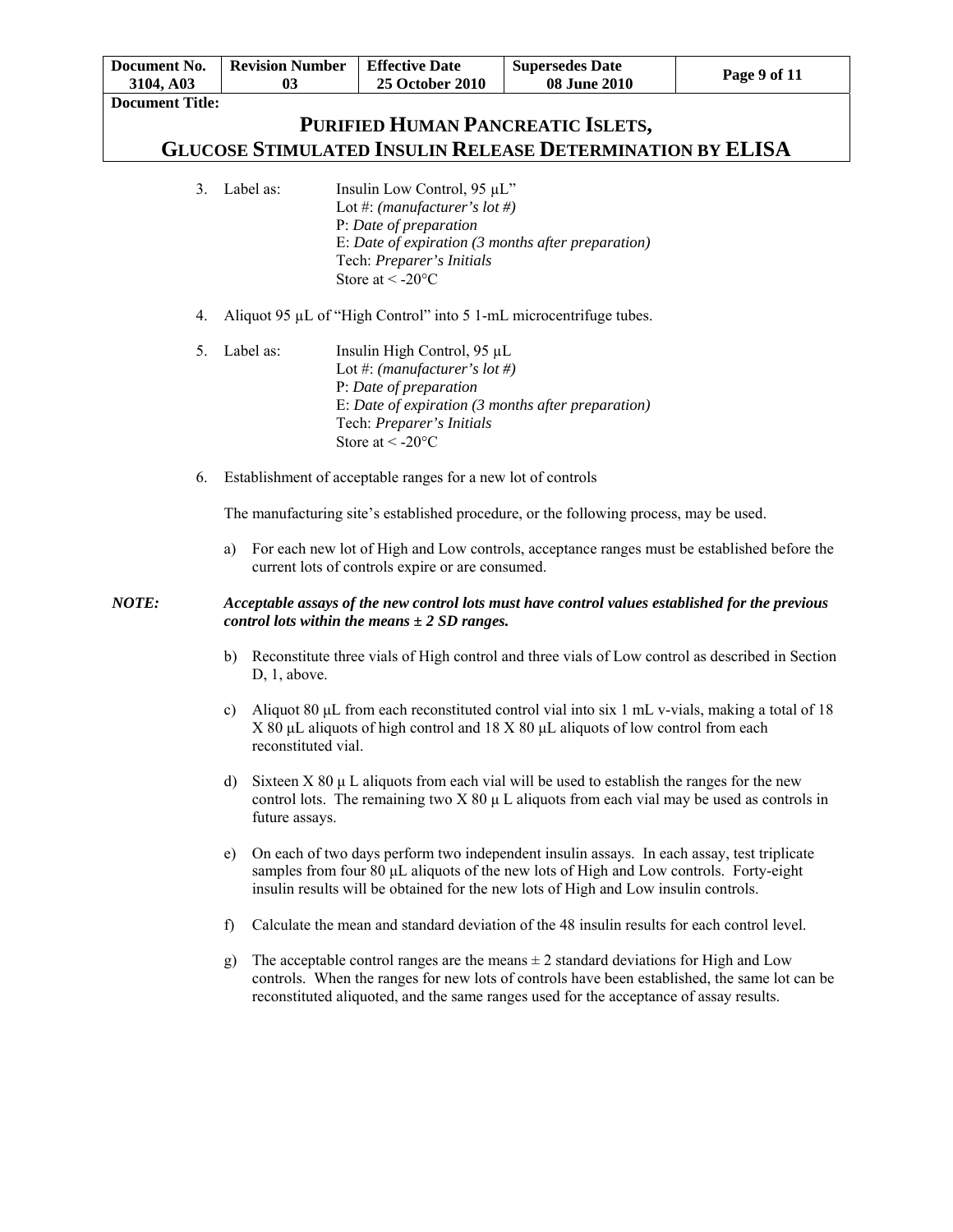| Document No.           | <b>Revision Number</b> | <b>Effective Date</b>  | <b>Supersedes Date</b> | Page 10 of 11 |
|------------------------|------------------------|------------------------|------------------------|---------------|
| 3104. A03              | 03                     | <b>25 October 2010</b> | <b>08 June 2010</b>    |               |
| <b>Document Title:</b> |                        |                        |                        |               |

E. Sample Dilution

Supernatants collected from the glucose challenge wells are diluted using Diabetes Sample Buffer for the ELISA. The commonly used dilution factors are 1:50 and 1:100. To select an optimal dilution factor, the insulin concentration detected by ELISA should be in the range of 31.8 to 191 mU/L. Experience from CIT laboratories shows that the dilution factor 1:20 is often the optimal one. It is recommended to select a dilution factor as low as possible and use the same dilution factor for the corresponding samples of both low and high glucose concentration.

### **VIII. HUMAN INSULIN ELISA ASSAY PROCEDURE**

- A. Bring all reagents and samples to room temperature.
- C. Prepare sufficient microplate wells to accommodate calibrators, controls and samples in triplicate. Record the plate location of samples on Attachment I, Microtiterplate Layout.
- D. Pipette 25 µL each, calibrators, controls and samples into appropriate wells. Pipette directly onto the bottom of the well. Change tips between each standard, control and sample.
- E. Add 100 μL of Enzyme Conjugate to each well.
- F. Cover the plate and incubate on a plate shaker at 800 rpm for 1 hour at  $18-25^{\circ}$ C.
- G. Wash manually: fill each well completely with Wash Buffer  $(350 \mu L)$  using a squeeze bottle. Turn the plate upside down over a sink and shake to discard liquid completely. Repeat 5 times. After the final wash, invert and tap the plate firmly against absorbent paper. Or, wash the plate six times with an automatic plate washer.
- H. Add 200 µL of TMB Substrate Solution into each well.
- I. Cover plate with aluminum foil to protect it from direct light and incubate for 15 minutes at room temperature (18–25°C).
- J. Add 50 μL Stop Solution to each well. Place plate on a shaker for approximately 5 seconds to ensure mixing.
- K. Read optical density at 450 nm using bi-chromatic measurement with reference at  $600 690$  nm within 30 minutes.
- L. Record the data on "Static Incubation & Insulin Release Worksheet", Attachment II of this SOP, and perform calculations required. File the three completed and reviewed Attachments and any printouts with the corresponding Master Batch Production Record (MBPR) for the lot of Purified Human Pancreatic Islets product tested. Record the test results in the MBPR; and on the Certificate of Analysis for the final Purified Human Pancreatic Islets product.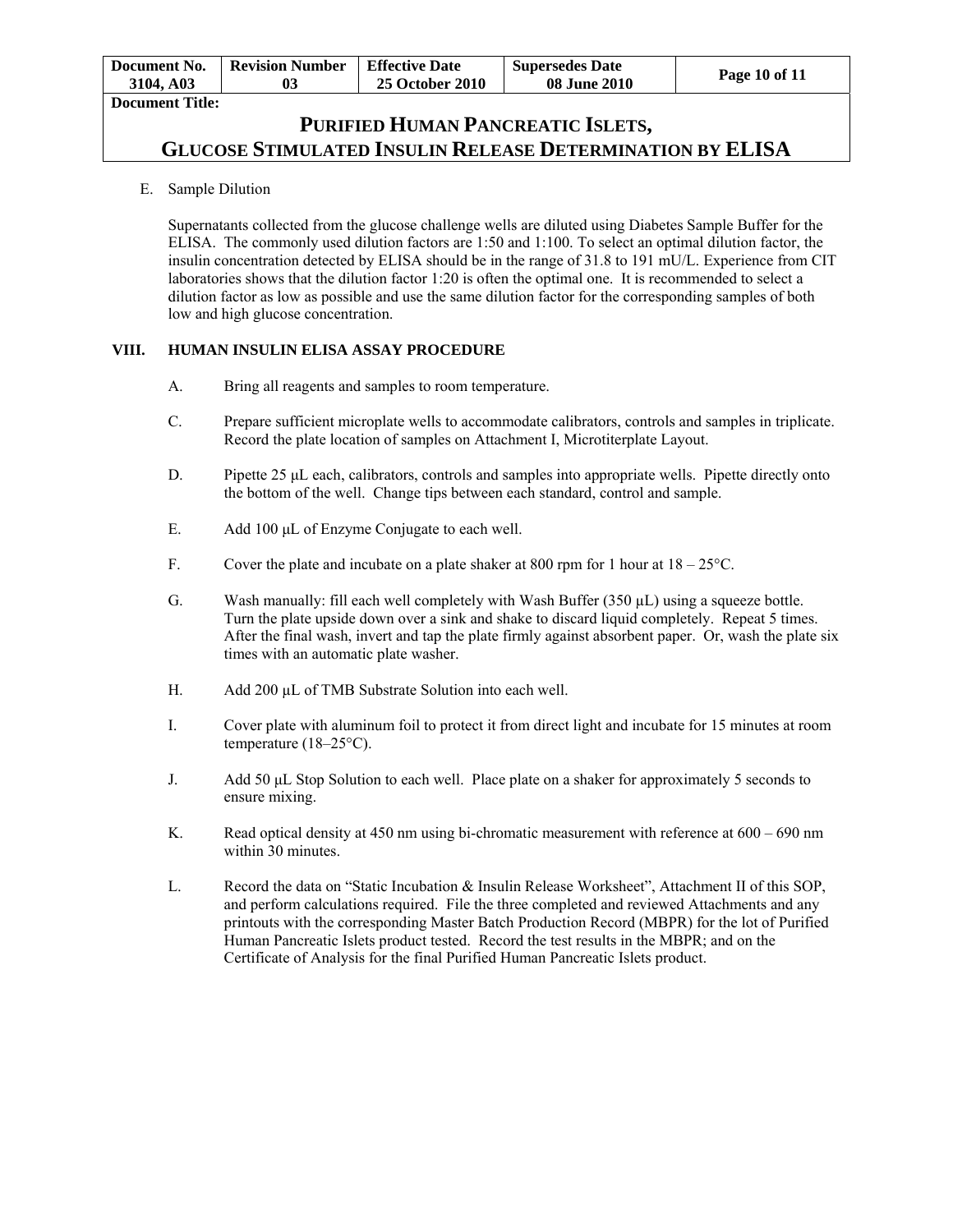| Document No.<br>3104. A03 | <b>Revision Number</b> | <b>Effective Date</b><br><b>25 October 2010</b> | <b>Supersedes Date</b><br><b>08 June 2010</b> | Page 11 of 11 |
|---------------------------|------------------------|-------------------------------------------------|-----------------------------------------------|---------------|
| <b>Document Title:</b>    |                        |                                                 |                                               |               |

### **IX. QUALITY CONTROL, INTERPRETATION & RELEASE CRITERIA**

- A. For assay acceptance:
	- All control values must be within their 2 SD established ranges.
	- Standard values must be within  $\pm$  15% of their nominal values.
	- Triplicates of standards, controls and samples must have Coefficients of Variation (CV)  $≤ 20%$ .
- B. If the assay is unacceptable for any of these reasons, sample values may not be reported. The assay must be investigated and repeated. Notify the Lab Manager if the assay is unacceptable, or if the stimulation index from an acceptable assay is less than one.
- C. Calculation of Stimulation Index (SI) Insulin value (IV); Well C (C); Well D (D).
	- $SI =$  mean of individual  $SI = [(IVD1/IVC1) + (IVD2/IVC2) + (IVD3/IVC3)]/3$

### **X. RECORD REVIEW**

The supervisor or designee must review each and all records.

### **XI. RECORD RETENTION**

Records will be stored, maintained, reviewed and archived following the site specific SOP. Do not discard any record without prior notification to DAIT, NIAID (the study sponsor).

#### **XII. REFERENCES**

- A. Cell Transplant Center, DRI, University of Miami, School of Medicine, Miami, FL.
- B. SOP IL4004.00 Islet Isolation Laboratory, Department of Surgery, Emory University, Atlanta, GA.
- C. Mercodia, Insulin ELISA, Directions for Use, Catalog #10-1113-01 and #10-111010, Document #31-3107, Revised 2007-08-07.
- D. Glucose Stimulated Insulin Release/DNA Quantitation Assay SOP. Minnesota Molecular & Cellular Therapeutics Program, Minnesota, Minnesota.
- E. Mercodia, Diabetes-antigen Control (Low, High)/Human, Directions for Use, Catalog #10-1134- 01, Document #31-3118, Revised 05-09-27.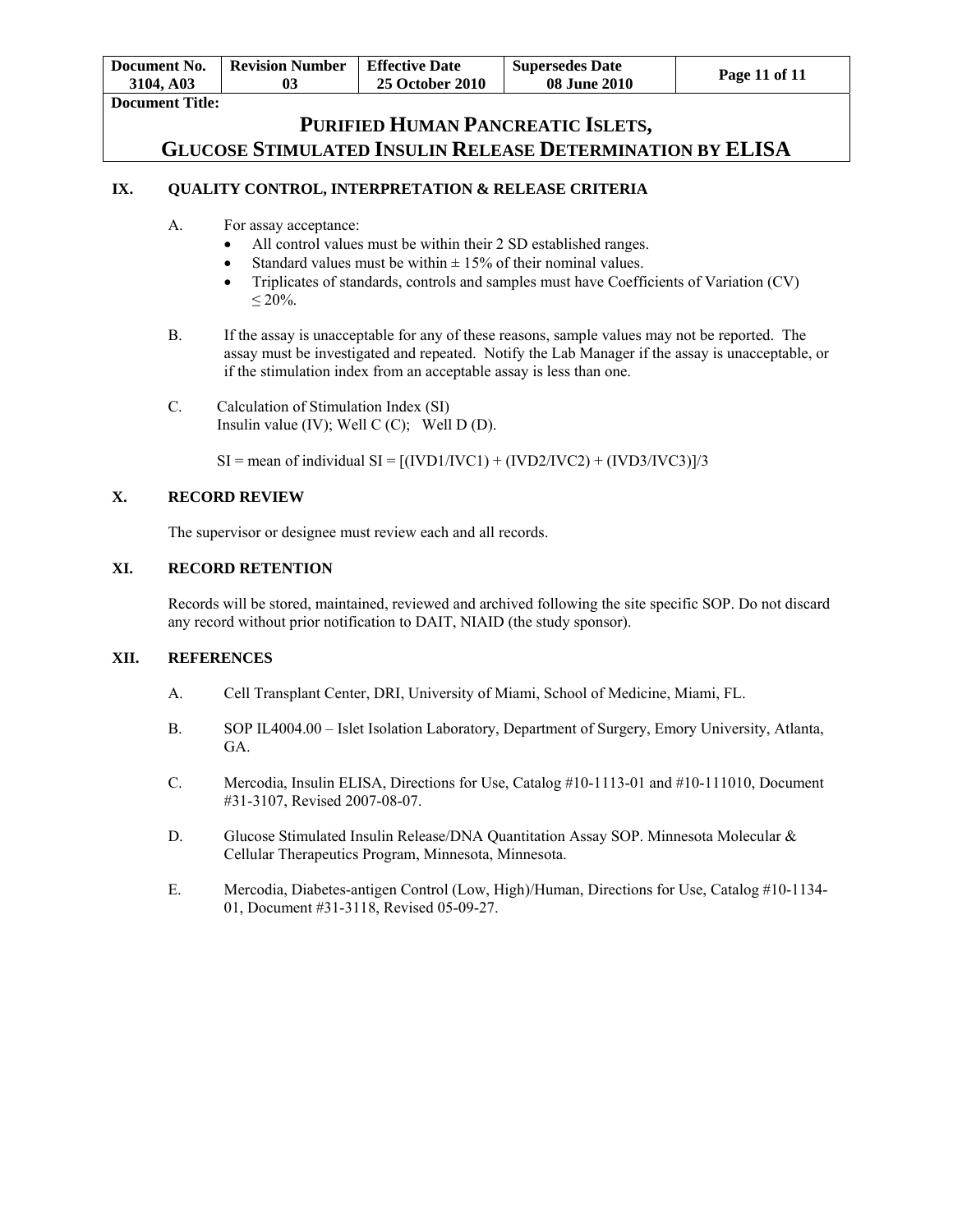Performed by:

Reviewed by:

Date:

Date:

Exp. Date: KITLOT#:  $\blacksquare$  $\Omega$  $\blacksquare$  $\bullet$  $\blacktriangleright$  $\blacksquare$  $\overline{\mathbb{F}}$  $\blacksquare$ **STD 200** 001 Q.IS 25.5-34.5 2.55-3.45 **E** CLLS 0.00-0.00 **S2-115** OE CLLS 8.5-11.5 01 Q.L.S  $0$  CLIS **Control Control** 170-230 High Low 25.5-34.5 **STD 200** 001 QLS 2.55-3.45  $0.00 - 0.00$ **Control** 170-230 OE CLLS 8.5-11.5 **OI** CLLS E CLIS **Control STD0 85-115** High Low N **STD 200 001 QLS** 2.55-3.45 25.5-34.5  $0.00 - 0.00$ 85-115 8.5-11.5 01 Q.L.S Control 170-230 **Control** OE CLIS STD<sub>3</sub>  $0$  CLLS High **Low** (acceptable range is  $18 - 25^{\circ}$ C) Temp. (Room):  $\omega$ **Glucose** Glucose **Krebs High Krebs** иот Glucose **Krebs** Glucose **Krebs** High ком ¦ဂိ Ú, **Glucose Glucose High Krebs Krebs Low** Low Control Lot #: Exp. Date:  $\bullet$  $\infty$  $\bullet$ High Control Lot #: Exp. Date:  $\overline{\phantom{0}}$  $\mathbf{I}$  $\overline{u}$ 

Document No.<br>3104, A03, A01 Document Title: **GLUCOSE STIMULATED INSULIN RELEASE DETERMINATION BY ELISA,** Revision Number  $\hat{\mathbf{s}}$ **PURIFIED HUMAN PANCREATIC ISLETS**, Effective Date<br>07 July 2008 **Supersedes Date N/A** Page 1 of 1

**ATTACHMENT I, MICROTITER PLATE LAYOUT** 

Islets Product Lot #:

Pre-culture Islets Lot #: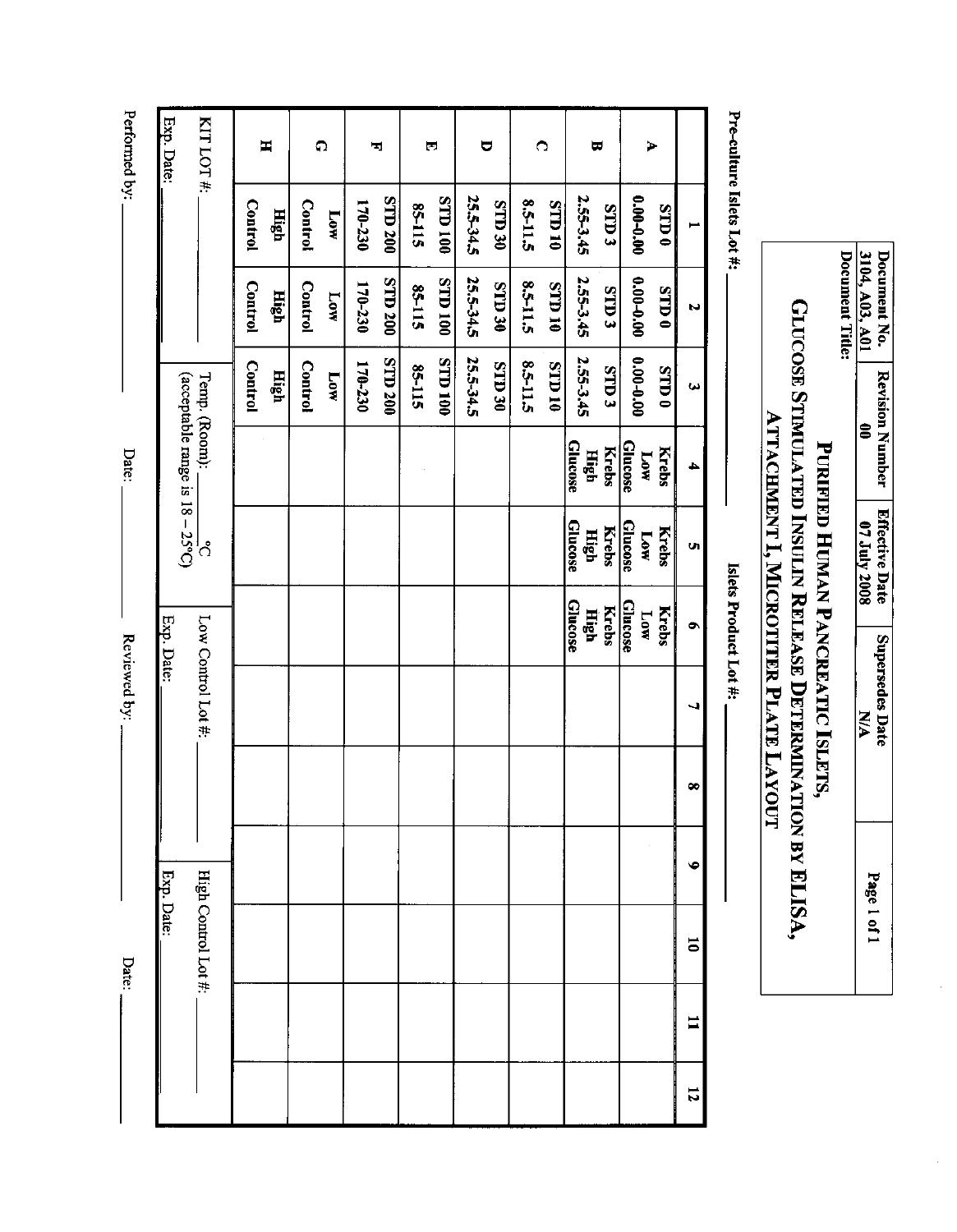| Document No.   | <b>Revision Number</b> | <b>Effective Date</b> | <b>Supersedes Date</b> | $1$ of $\overline{1}$ |
|----------------|------------------------|-----------------------|------------------------|-----------------------|
| 3104, A03, A02 | 00                     | 07 July 2008          | $N/\Lambda$            | l'age                 |

### Document Title:

# PURIFIED HUMAN PANCREATIC ISLETS, GLUCOSE STIMULATED INSULIN RELEASE DETERMINATION BY ELISA, **ATTACHMENT II, STATIC INCUBATION & INSULIN RELEASE WORKSHEET**

Follow instructions in SOP 3104, A03

|                            | <b>Pre-culture</b>    |                        | Product Bag #1        |                               | Product Bag #2        |                               | Product Bag #3        |                        |
|----------------------------|-----------------------|------------------------|-----------------------|-------------------------------|-----------------------|-------------------------------|-----------------------|------------------------|
| <b>Stimulation</b>         | Low<br><b>Glucose</b> | High<br><b>Glucose</b> | Low<br><b>Glucose</b> | <b>High</b><br><b>Glucose</b> | Low<br><b>Glucose</b> | <b>High</b><br><b>Glucose</b> | Low<br><b>Glucose</b> | High<br><b>Glucose</b> |
| <b>Start Time</b>          |                       |                        |                       |                               |                       |                               |                       |                        |
| <b>Stop Time</b>           |                       |                        |                       |                               |                       |                               |                       |                        |
| <b>Stimulation</b><br>Time |                       |                        |                       |                               |                       |                               |                       |                        |
| Performed<br>by            |                       |                        |                       |                               |                       |                               |                       |                        |
| Date                       |                       |                        |                       |                               |                       |                               |                       |                        |

| Enzyme-<br>conjugate<br>Incubation           |                | Pre-culture                           |                       | <b>Product Bag #1</b>           |                       | Product Bag #2                | Product Bag #3        |                               |
|----------------------------------------------|----------------|---------------------------------------|-----------------------|---------------------------------|-----------------------|-------------------------------|-----------------------|-------------------------------|
| <b>Start Time</b>                            |                |                                       |                       |                                 |                       |                               |                       |                               |
| <b>Stop Time</b>                             |                |                                       |                       |                                 |                       |                               |                       |                               |
| <b>Incubation</b><br><b>Time</b>             |                |                                       |                       |                                 |                       |                               |                       |                               |
| <b>Shaker RPM</b>                            |                |                                       |                       |                                 |                       |                               |                       |                               |
| Room<br>Temperature                          |                |                                       |                       |                                 |                       |                               |                       |                               |
| <b>Substrate</b><br><b>TMB</b><br>Incubation |                | <u>ਦੇ ਸ਼ੁਰੂ ਨਾਲ ਦਾ ਦੇਵ ਸ਼ੁਰੂ ਦੇ ਸ</u> | bit i<br>÷.           | $\sim 10^{-1}$<br>34.<br>$\sim$ | िल                    | <u> 대한민국의 대학</u>              | 정말에<br>in the film    |                               |
| <b>Start Time</b>                            |                |                                       |                       |                                 |                       |                               |                       |                               |
| <b>Stop Time</b>                             |                |                                       |                       |                                 |                       |                               |                       |                               |
| <b>Incubation</b><br><b>Time</b>             |                |                                       |                       |                                 |                       |                               |                       |                               |
| alkan ya Siri<br>Takalimi                    | Low<br>Glucose | <b>High</b><br><b>Glucose</b>         | Low<br><b>Glucose</b> | <b>High</b><br><b>Glucose</b>   | Low<br><b>Glucose</b> | <b>High</b><br><b>Glucose</b> | Low<br><b>Glucose</b> | <b>High</b><br><b>Glucose</b> |
| Optical<br><b>Density</b>                    |                |                                       |                       |                                 |                       |                               |                       |                               |
| mU/L                                         |                |                                       |                       |                                 |                       |                               |                       |                               |
| <b>Stimulation</b><br><b>Index</b>           |                |                                       |                       |                                 |                       |                               |                       |                               |
| Performed<br>by                              |                |                                       |                       |                                 |                       |                               |                       |                               |
| Date                                         |                |                                       |                       |                                 |                       |                               |                       |                               |

Date: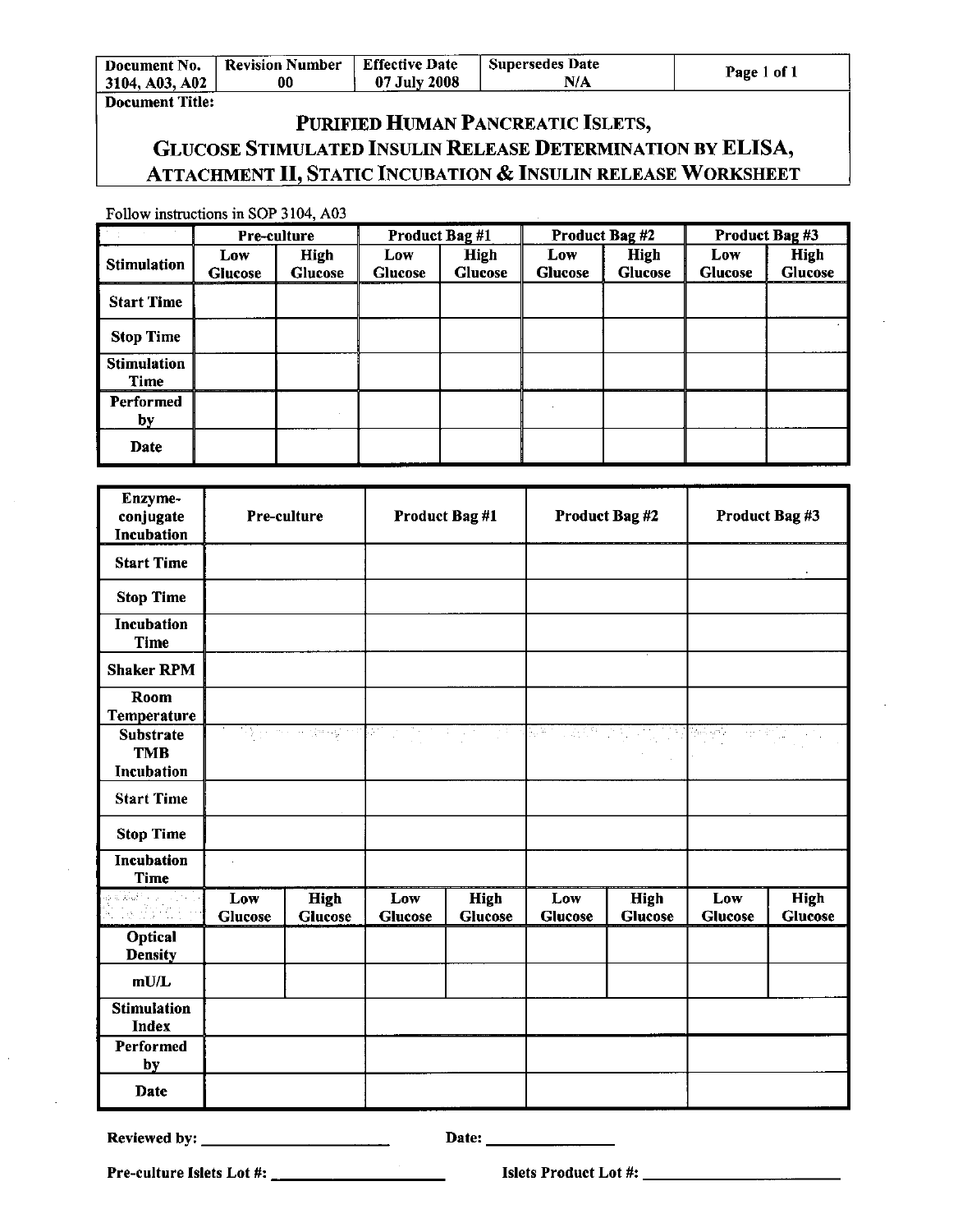| Document No.<br>3104, A03, A03 | <b>Revision Number</b> | <b>Effective Date</b><br><b>08 June 2010</b> | <b>Supersedes Date</b><br>02 July 2008 | Page 1 of 3 |
|--------------------------------|------------------------|----------------------------------------------|----------------------------------------|-------------|
| <b>Document Title:</b>         |                        |                                              |                                        |             |

# **PURIFIED HUMAN PANCREATIC ISLETS, GLUCOSE STIMULATED INSULIN RELEASE DETERMINATION BY ELISA, ATTACHMENT III, SOLUTIONS PREPARATIONS**

### 1. Krebs Buffer Stock Solution Preparation

| <b>Material</b>               | <b>Source</b> | <b>FW</b> | Lot # | Exp. |               | <b>Quantity Required</b> |                  | Quantity    |
|-------------------------------|---------------|-----------|-------|------|---------------|--------------------------|------------------|-------------|
|                               |               |           |       | Date | 1 Liter       | 0.5 Liter                | 0.25 Liter       | <b>Used</b> |
| <b>HEPES</b><br>powder        |               | 238.3     |       |      | 5.955 g       | $2.978$ g                | $1.489$ g        | g           |
| NaCl                          |               | 58.44     |       |      | $6.721$ g     | $3.361$ g                | $1.680$ g        | g           |
| NaHCO <sub>3</sub>            |               | 84.01     |       |      | $2.012$ g     | $1.006$ g                | $0.5029$ g       | g           |
| KCl                           |               | 74.55     |       |      | $0.3728$ g    | $0.1864$ g               | $0.0932$ g       | g           |
| MgCl <sub>2</sub> 6<br>$H_2O$ |               | 203.3     |       |      | $0.2033$ g    | $0.1017$ g               | $0.0508$ g       | g           |
| $CaCl2$ .2<br>$H_2O$          |               | 147.0     |       |      | $0.3675$ g    | 0.1838 g                 | $0.0919$ g       | g           |
| <b>BSA</b>                    |               |           |       |      | 1.000 g       | $0.5000$ g               | $0.2500$ g       | g           |
| Deionized<br>Water            |               |           |       |      | q.s. to $1 L$ | q.s. to $0.5 L$          | q.s. to $0.25$ L | L           |

#### Follow instructions in SOP 3104, A03

Check pH of the solution and adjust to 7.3 to 7.5 using either 1 N NaOH or 1 N HCl, if necessary.

Filter sterilize into a sterile container using a 0.22 μm sterile filter.

 If the formula weight (FW) does not match that listed, recalculate the quantity required in the solution according to the final concentration listed in SOP 3104, A03, page 4 of 11, V. A1.

### Prepared by: <u>Date:</u> Date:

2. Stock 280 mM Glucose Solution Preparation

Follow instructions in SOP 3104, A03

| <b>Material</b>                       | <b>Source</b> | Lot # | <b>Expiration</b><br>Date | Quantity<br><b>Required</b> | <b>Quantity Used</b> |
|---------------------------------------|---------------|-------|---------------------------|-----------------------------|----------------------|
| $D-(+)$ -Glucose                      |               |       |                           | 2.5 g                       | g                    |
| Krebs Buffer<br><b>Stock Solution</b> |               |       |                           | $50$ mL                     | mL                   |

The amount listed can be adjusted proportionately depending on what is needed. Sterile the solution to a 50 mL conical tube by using a 0.22  $\mu$ m syringe filter.

Prepared by: <u>Date:</u> Date: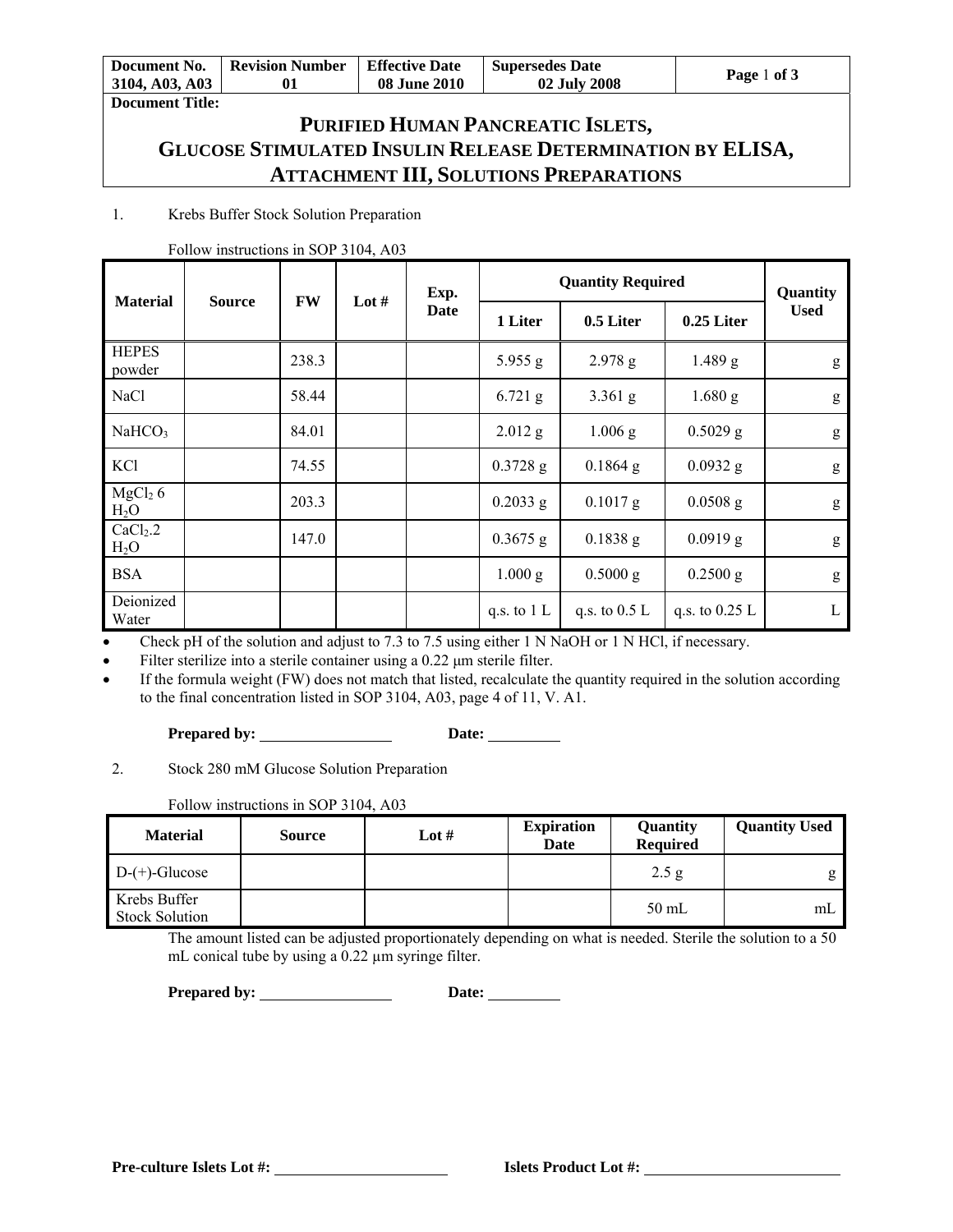| Document No.<br>3104, A03, A03 | <b>Revision Number</b> | <b>Effective Date</b><br><b>08 June 2010</b> | <b>Supersedes Date</b><br>02 July 2008 | Page 2 of 3 |
|--------------------------------|------------------------|----------------------------------------------|----------------------------------------|-------------|
| <b>Document Title:</b>         |                        |                                              |                                        |             |

# **PURIFIED HUMAN PANCREATIC ISLETS, GLUCOSE STIMULATED INSULIN RELEASE DETERMINATION BY ELISA, ATTACHMENT III, SOLUTIONS PREPARATIONS**

### 3. High Glucose (28 mM) Solution Preparation

### Follow instructions in SOP 3104, A03

| <b>Material</b>                         | <b>Source</b> | Lot # | <b>Expiration</b><br>Date | Quantity<br><b>Required</b> | <b>Quantity Used</b> |
|-----------------------------------------|---------------|-------|---------------------------|-----------------------------|----------------------|
| Stock 280 mM<br><b>Glucose Solution</b> |               |       |                           | 5 mL                        | mL                   |
| Krebs Buffer<br><b>Stock Solution</b>   |               |       |                           | $45 \text{ mL}$             | mL                   |

The amount listed can be adjusted proportionately depending on what is needed.

### **Prepared by: Date:**

4. Low Glucose (2.8 mM) Solution Preparation

Follow instructions in SOP 3104, A03

| <b>Material</b>                       | <b>Source</b> | Lot # | <b>Expiration</b><br>Date | Quantity<br><b>Required</b> | <b>Quantity Used</b> |
|---------------------------------------|---------------|-------|---------------------------|-----------------------------|----------------------|
| High Glucose (28<br>mM) Solution      |               |       |                           | $5 \text{ mL}$              | mL                   |
| Krebs Buffer<br><b>Stock Solution</b> |               |       |                           | $45 \text{ mL}$             | mL                   |

The amount listed can be adjusted proportionately depending on what is needed.

**Prepared by: Date:** 

5. High Insulin Control Preparation

Follow instructions in SOP 3104, A03

| <b>Material</b>         | <b>Source</b> | Lot # | <b>Expiration</b><br>Date | Quantity<br><b>Required</b> | <b>Quantity Used</b> |
|-------------------------|---------------|-------|---------------------------|-----------------------------|----------------------|
| High Insulin<br>Control |               |       |                           | 1 vial                      | vial                 |
| Deionized Water         |               |       |                           | $500 \mu L$                 | μL                   |

**Prepared by: Date:**